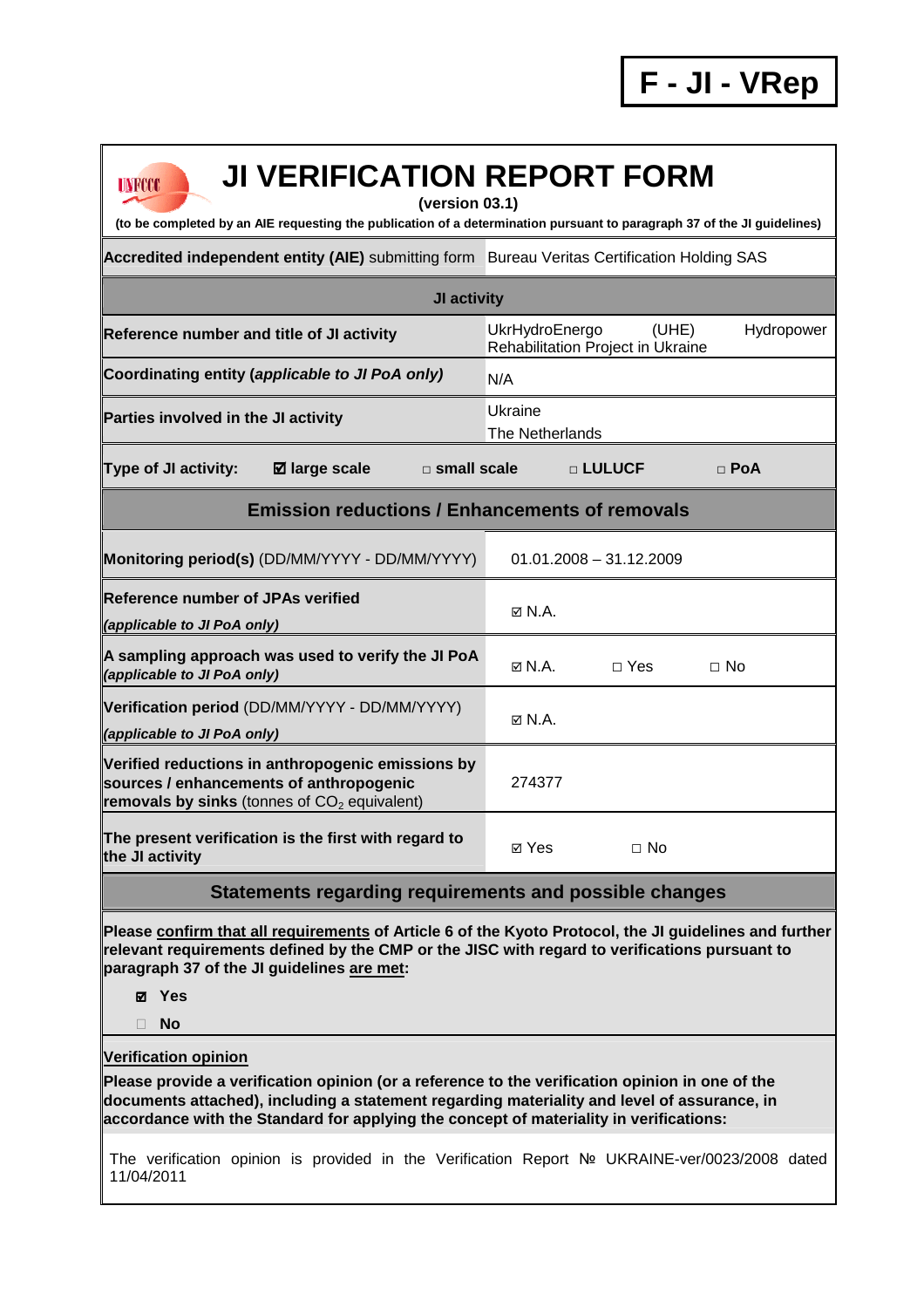|                                                                                                                                                                                                                                                                                                                       | The project design was revised after the<br>determination has been deemed final                                                                                                                                                                            | ⊠ Yes                                                                                                                                                                                                                                                                                                                   | $\Box$ No  |                  |  |
|-----------------------------------------------------------------------------------------------------------------------------------------------------------------------------------------------------------------------------------------------------------------------------------------------------------------------|------------------------------------------------------------------------------------------------------------------------------------------------------------------------------------------------------------------------------------------------------------|-------------------------------------------------------------------------------------------------------------------------------------------------------------------------------------------------------------------------------------------------------------------------------------------------------------------------|------------|------------------|--|
| If yes, please list all revisions to the project design<br>and express a determination opinion (or provide a<br>reference to an attached document containing the<br>required information)                                                                                                                             |                                                                                                                                                                                                                                                            | The detailed description of all revisions to the<br>project design and the determination opinion with<br>regard to these revisions are provided in the<br>section 3.2.1. "Changes to the project design<br>during the project implementation" of the<br>Verification Report NoUKRAINE-ver/0023/2008<br>dated 11/04/2011 |            |                  |  |
|                                                                                                                                                                                                                                                                                                                       | If project design was revised, please confirm that<br>conditions defined by paragraph 33 of the JI<br>guidelines are still met                                                                                                                             | $\Box$ N.A.                                                                                                                                                                                                                                                                                                             | ⊠ Yes      | $\Box$ No        |  |
| opinion                                                                                                                                                                                                                                                                                                               | If project design was revised, please confirm that<br>the changes do not alter the original determination                                                                                                                                                  | $\Box$ N.A.                                                                                                                                                                                                                                                                                                             | ⊠ Yes      | $\Box$ No        |  |
|                                                                                                                                                                                                                                                                                                                       | If project design was revised, please confirm that:                                                                                                                                                                                                        |                                                                                                                                                                                                                                                                                                                         |            |                  |  |
| changed                                                                                                                                                                                                                                                                                                               | (a) Physical location of the project has not                                                                                                                                                                                                               | $\Box$ N.A.                                                                                                                                                                                                                                                                                                             | ⊠ Yes      | $\Box$ No        |  |
|                                                                                                                                                                                                                                                                                                                       | (b) If emission sources have changed, they are<br>reflected in an updated monitoring plan                                                                                                                                                                  | $\boxtimes$ N.A.                                                                                                                                                                                                                                                                                                        | $\Box$ Yes | $\Box$ No        |  |
|                                                                                                                                                                                                                                                                                                                       | (c) Baseline scenario has not changed                                                                                                                                                                                                                      | $\Box$ N.A.                                                                                                                                                                                                                                                                                                             | ⊠ Yes      | $\Box$ No        |  |
|                                                                                                                                                                                                                                                                                                                       | (d) Changes are consistent with JI specific<br>approach or CDM methodology upon which<br>the determination was prepared for the project                                                                                                                    | $\Box$ N.A.                                                                                                                                                                                                                                                                                                             | ⊠ Yes      | $\Box$ No        |  |
|                                                                                                                                                                                                                                                                                                                       | The monitoring plan was revised                                                                                                                                                                                                                            |                                                                                                                                                                                                                                                                                                                         |            |                  |  |
| If yes, please inform for which technologies and<br>measures under each type of JPA the monitoring plan<br>was revised (applicable to JI PoA only)                                                                                                                                                                    |                                                                                                                                                                                                                                                            | $\Box$ Yes                                                                                                                                                                                                                                                                                                              | ⊠ No       |                  |  |
| The revisions to the monitoring plan improve the<br>accuracy and/or applicability of information<br>collected, compared to the original monitoring plan<br>without changing conformity with the relevant<br>rules and regulations for the establishment of<br>monitoring plans                                        |                                                                                                                                                                                                                                                            | $\Box$ Yes                                                                                                                                                                                                                                                                                                              | $\Box$ No  | $\boxtimes$ N.A. |  |
| List of documents attached to the verification report form                                                                                                                                                                                                                                                            |                                                                                                                                                                                                                                                            |                                                                                                                                                                                                                                                                                                                         |            |                  |  |
| Please attach relevant documents used in the verification process and check mark below accordingly                                                                                                                                                                                                                    |                                                                                                                                                                                                                                                            |                                                                                                                                                                                                                                                                                                                         |            |                  |  |
| ☑ Verification report                                                                                                                                                                                                                                                                                                 |                                                                                                                                                                                                                                                            |                                                                                                                                                                                                                                                                                                                         |            |                  |  |
| $\boxtimes$ Written approvals by the Parties involved, if applicable                                                                                                                                                                                                                                                  |                                                                                                                                                                                                                                                            |                                                                                                                                                                                                                                                                                                                         |            |                  |  |
| ☑ Other documents:                                                                                                                                                                                                                                                                                                    |                                                                                                                                                                                                                                                            |                                                                                                                                                                                                                                                                                                                         |            |                  |  |
|                                                                                                                                                                                                                                                                                                                       | Document listing all revisions to the project design, if applicable<br>☑                                                                                                                                                                                   |                                                                                                                                                                                                                                                                                                                         |            |                  |  |
|                                                                                                                                                                                                                                                                                                                       | (included in the Verification Report)                                                                                                                                                                                                                      |                                                                                                                                                                                                                                                                                                                         |            |                  |  |
|                                                                                                                                                                                                                                                                                                                       | Determination that the revisions to the project design, if applicable, do not alter the<br>☑<br>original determination opinion and that the conditions defined by paragraph 33 of the<br>JI guidelines are still met (included in the Verification Report) |                                                                                                                                                                                                                                                                                                                         |            |                  |  |
|                                                                                                                                                                                                                                                                                                                       | Revised monitoring plan, if applicable                                                                                                                                                                                                                     |                                                                                                                                                                                                                                                                                                                         |            |                  |  |
| Determination that the revisions to the monitoring plan, if applicable, improve the<br>$\Box$<br>accuracy and/or applicability of information collected, compared to the original<br>monitoring plan without changing conformity with the relevant rules and regulations<br>for the establishment of monitoring plans |                                                                                                                                                                                                                                                            |                                                                                                                                                                                                                                                                                                                         |            |                  |  |
| □ Sampling plan, if applicable ( <i>JI PoA only</i> )                                                                                                                                                                                                                                                                 |                                                                                                                                                                                                                                                            |                                                                                                                                                                                                                                                                                                                         |            |                  |  |
| Any other documents (please list): calculation of Emission Reductions - Excel file "Ukraine<br>☑<br>Hydro Rehab Monitoring Workbook v1.2 22 03 2011"                                                                                                                                                                  |                                                                                                                                                                                                                                                            |                                                                                                                                                                                                                                                                                                                         |            |                  |  |